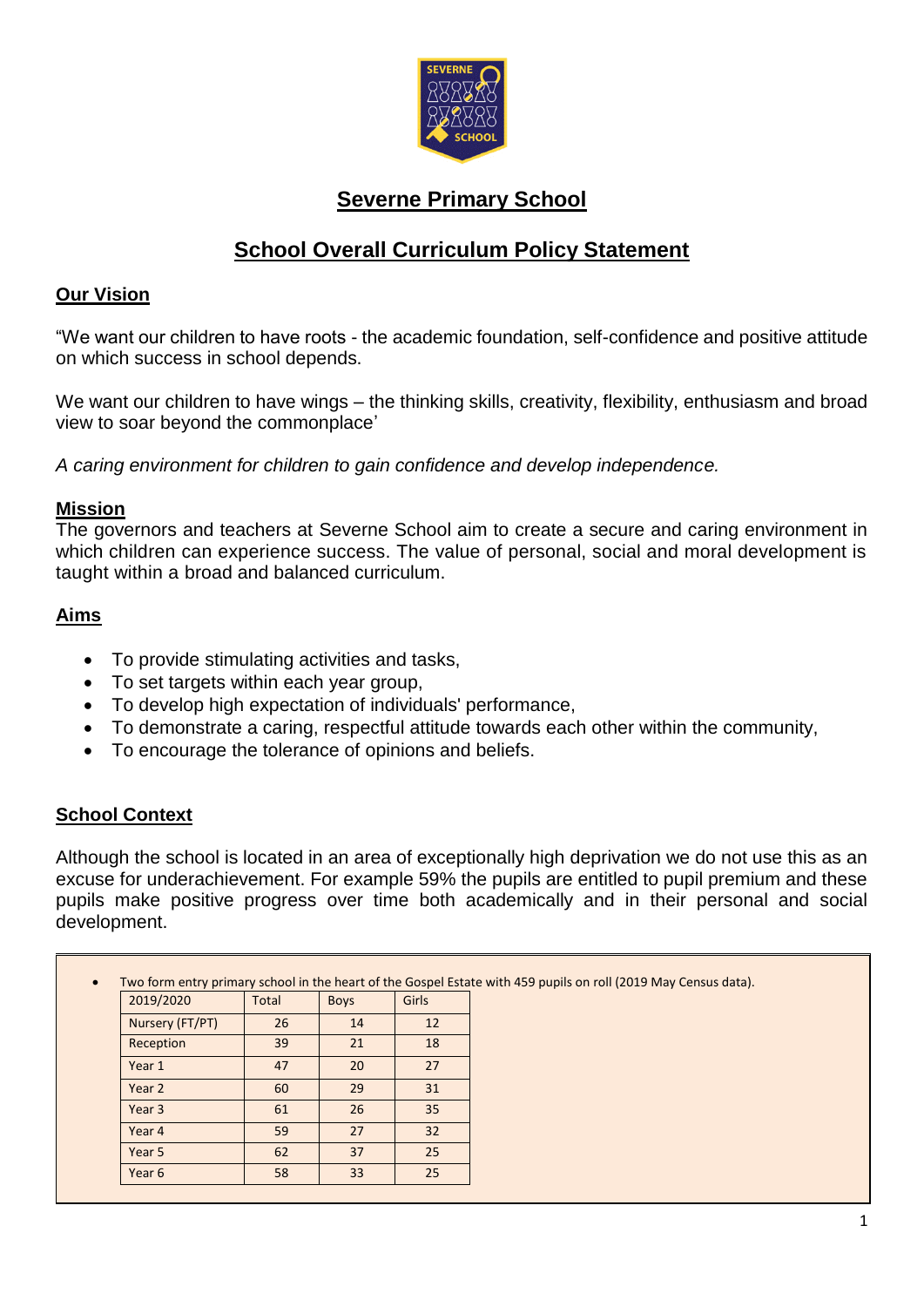| $\bullet$ | nationally for EAL.<br>Attainment on entry Nursery September 2019 - from 27 children expectation is achieved at least 36 months EExAT tracker<br>statements in all areas.<br>10 children achieved in all areas 37%.<br>However 9 of these attended Nursery for at least one term last year.<br>1 of the 12 children achieved in all areas 8%.<br>9 of the 15 children who attended Nursery for at least 1 term last year achieved in all areas 60%. | From the 2020 October Census, there are 31 different languages recorded as pupils' first language. 38.5% of pupils have English as<br>their first language. 58.4% have English as an additional language of which 24% speak Urdu. The school is in the highest quintile |  |  |  |
|-----------|-----------------------------------------------------------------------------------------------------------------------------------------------------------------------------------------------------------------------------------------------------------------------------------------------------------------------------------------------------------------------------------------------------------------------------------------------------|-------------------------------------------------------------------------------------------------------------------------------------------------------------------------------------------------------------------------------------------------------------------------|--|--|--|
|           | Audit undertaken in Autumn 20, see individual phase school development plans.                                                                                                                                                                                                                                                                                                                                                                       |                                                                                                                                                                                                                                                                         |  |  |  |
|           | 59.1% of the pupils are eligible for Pupil Premium.<br>See Pupil Premium document 2020.<br>The school is in the most deprived decile nationally.<br><b>SEN provision</b>                                                                                                                                                                                                                                                                            |                                                                                                                                                                                                                                                                         |  |  |  |
|           | SEN Provision-education, health and care plan (code E)                                                                                                                                                                                                                                                                                                                                                                                              | $\overline{2}$                                                                                                                                                                                                                                                          |  |  |  |
|           | SEN provision- SEN support (code K)                                                                                                                                                                                                                                                                                                                                                                                                                 | 32                                                                                                                                                                                                                                                                      |  |  |  |
|           | Total number of SEN (code E and K)                                                                                                                                                                                                                                                                                                                                                                                                                  | 36                                                                                                                                                                                                                                                                      |  |  |  |
|           | No special educational needs (code N)                                                                                                                                                                                                                                                                                                                                                                                                               | 376                                                                                                                                                                                                                                                                     |  |  |  |
|           | <b>Pupil Mobility</b><br>The school is in the lowest quintile for stability nationally.<br>Staffing-Staffing is stable.                                                                                                                                                                                                                                                                                                                             | Budget constraints-Three-year forecasts show a reducing carried forward surplus resulting in a forecasted deficit position at<br>the end of financial year 22/23. Schools Financial Services and Birmingham HR are consulting with the school during this year.         |  |  |  |

# **GUIDELINES**

#### **Curriculum development**

Curriculum content, organisation and documentation is continually under review in order to fulfil legislative requirements, of the National Curriculum and the changing needs of the school. The coverage of the National Curriculum is organised within continuous, blocked and linked units of work. We have developed a framework plan for each year group. This gives a brief indication of what is taught within each curriculum area. We have developed Curriculum Maps and Schemes of Work based on year group planning, for each area of the curriculum.

#### **Curriculum Objectives**

- To provide opportunities and activities for children to communicate through speech and writing, and to listen with understanding.
- To provide stimulating reading material that enables children to read accurately, fluently and with understanding for their enjoyment.
- English is applied in all subject areas and enables children to articulate their understanding and learn with enthusiasm and independence.
- To assist in children's understanding and knowledge of mathematical language and the processes that they apply in a variety of tasks
- To provide opportunities for children to explain the pattern and relationships that form the basis of mathematics.
- To develop mathematical skills and apply them to practical solutions through problem solving and investigations.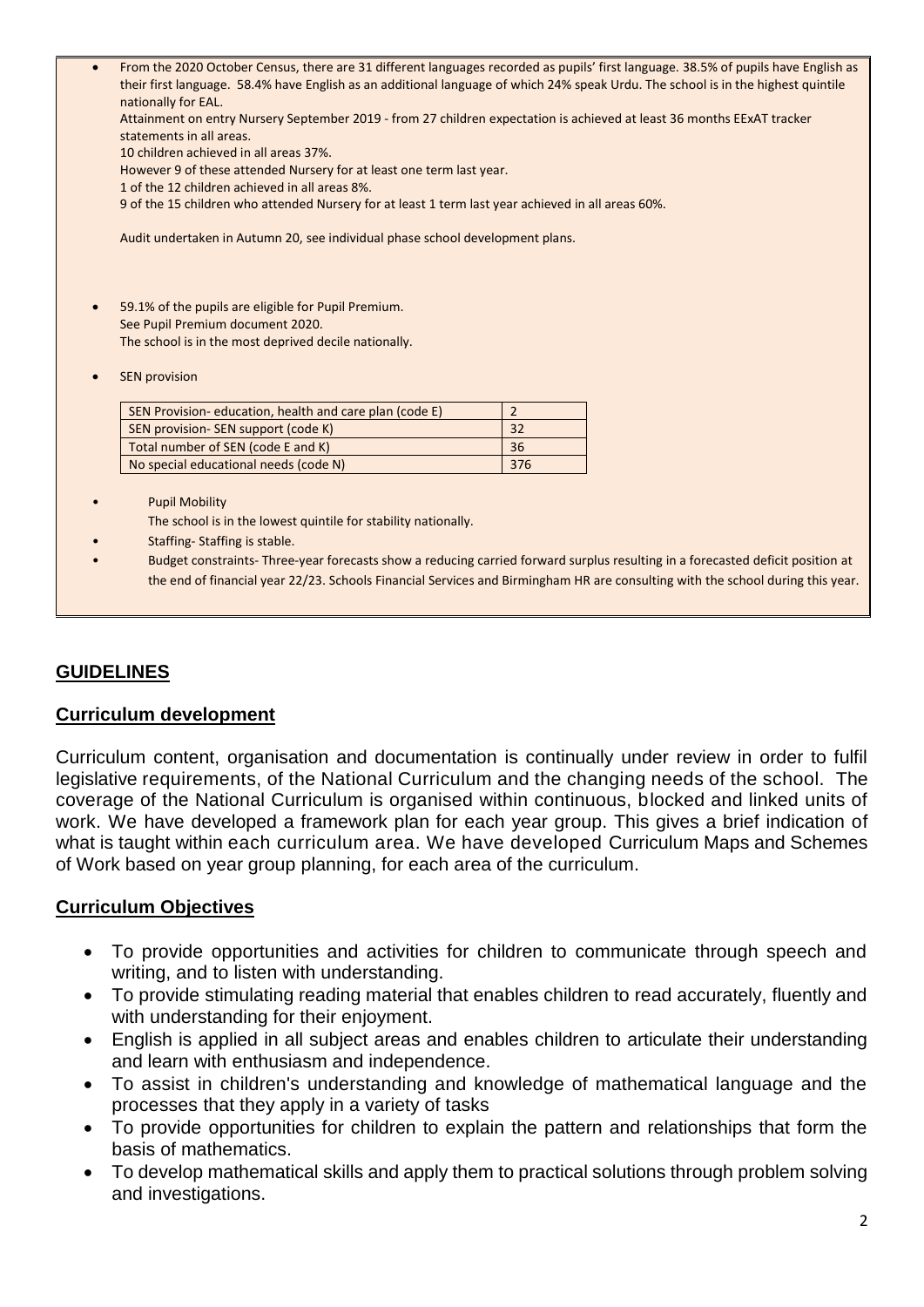- Mathematics is applied to other subject areas and enables children to develop enjoyment, interest and a positive attitude towards mathematical understanding.
- To encourage the development of scientific understanding through activities and discussion that provide systematic enquiry within a range of experiments and investigations of everyday life. The opportunities we give for question raising in science enable children to use and understand scientific concepts and vocabulary.
- We give children opportunities to experience their own environment and the wider world both past and present through (Geography, History, RE, Art and DT)
- Children' should approach tasks and activities with enjoyment, independence and interest in practical solutions to learning situations, with independence of thought and action as well as cooperating within a group.

#### **Curriculum Organisation**

Oracy, Literacy, Numeracy and Information Technology are skills that run through the whole of the curriculum. In addition a considerable part of each week is given to teaching Mathematics and English as individual subjects and aspects of these are planned in a continuous sequence of lessons or activities.

#### **Long term planning**

We have Curriculum Maps for all subjects. These maps identify knowledge, skills and understanding, and the progression of learning throughout the school.

#### **Medium term planning**

Subject co-ordinators plan termly or half termly to identify learning objectives that link to the National Curriculum and the schools Curriculum Framework. They organise Schemes of Work to indicate: activities, learning outcomes, resources, differentiation, learning styles and assessment opportunities.

#### **Short term planning**

Teachers plan and organise their teaching within the agreed medium term planning on a weekly basis.

#### **Teaching Approaches**

Teachers employ different teaching styles to suit the ability of each child across the curriculum. It may be appropriate to teach the whole class or work with a small group and occasionally with individual children. It is the differentiation of teaching inputs and learning outcomes that we consider vital to effective learning.

#### **Access and Entitlement**

We believe that every learner is entitled to a full range of activities that gives access to the curriculum. We take account of unequal starting points and provide learning experiences that are planned to ensure breadth and depth, enabling progression through the school of every individual irrespective of gender, ethnic background, age or disability. We aim to empower learners through the curriculum to become confident in their abilities that will prepare them for a purposeful adult and working life.